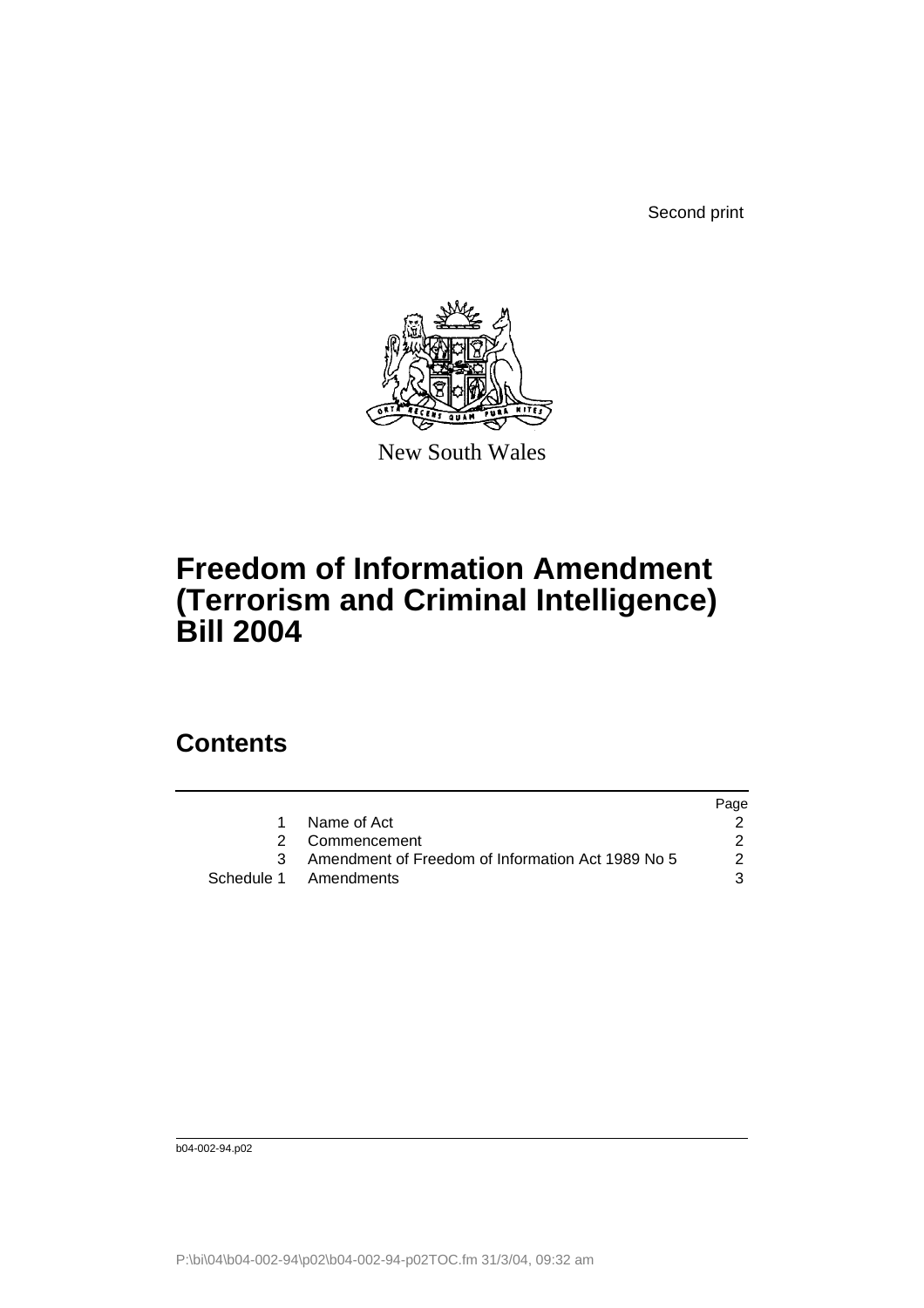Freedom of Information Amendment (Terrorism and Criminal Intelligence) Bill 2004

**Contents** 

Page

Contents page 2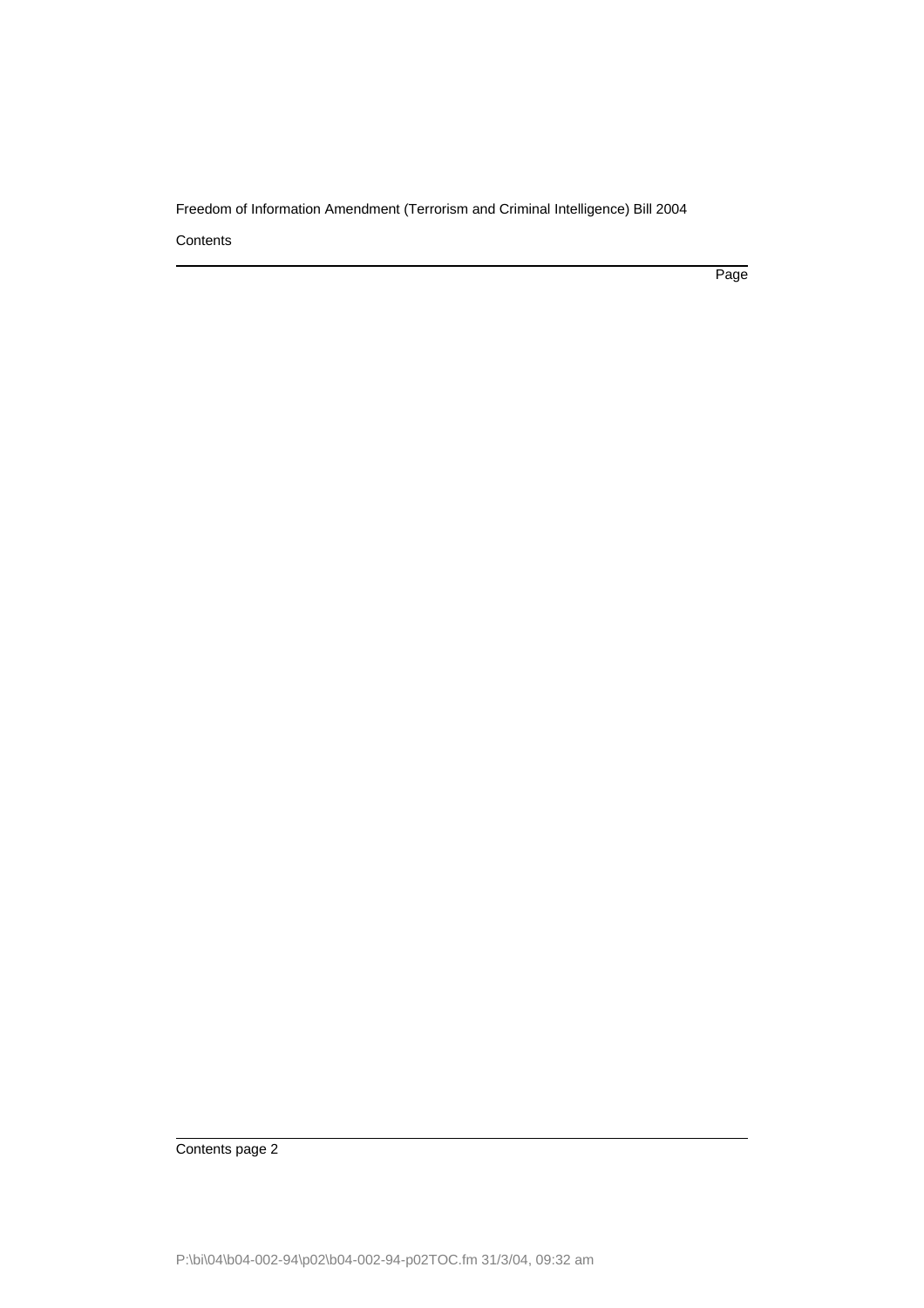*This PUBLIC BILL, originated in the LEGISLATIVE ASSEMBLY and, having this day passed, is now ready for presentation to the LEGISLATIVE COUNCIL for its concurrence.*

> *Clerk of the Legislative Assembly. Legislative Assembly,*



New South Wales

## **Freedom of Information Amendment (Terrorism and Criminal Intelligence) Bill 2004**

Act No , 2004

An Act to amend the *Freedom of Information Act 1989* to exempt certain documents relating to counter-terrorism and criminal intelligence from disclosure under the Act and to exempt the New South Wales Crime Commission from the operation of the Act in the exercise of certain of its functions; and for other purposes.

*EXAMINED*

*Chairman of Committees*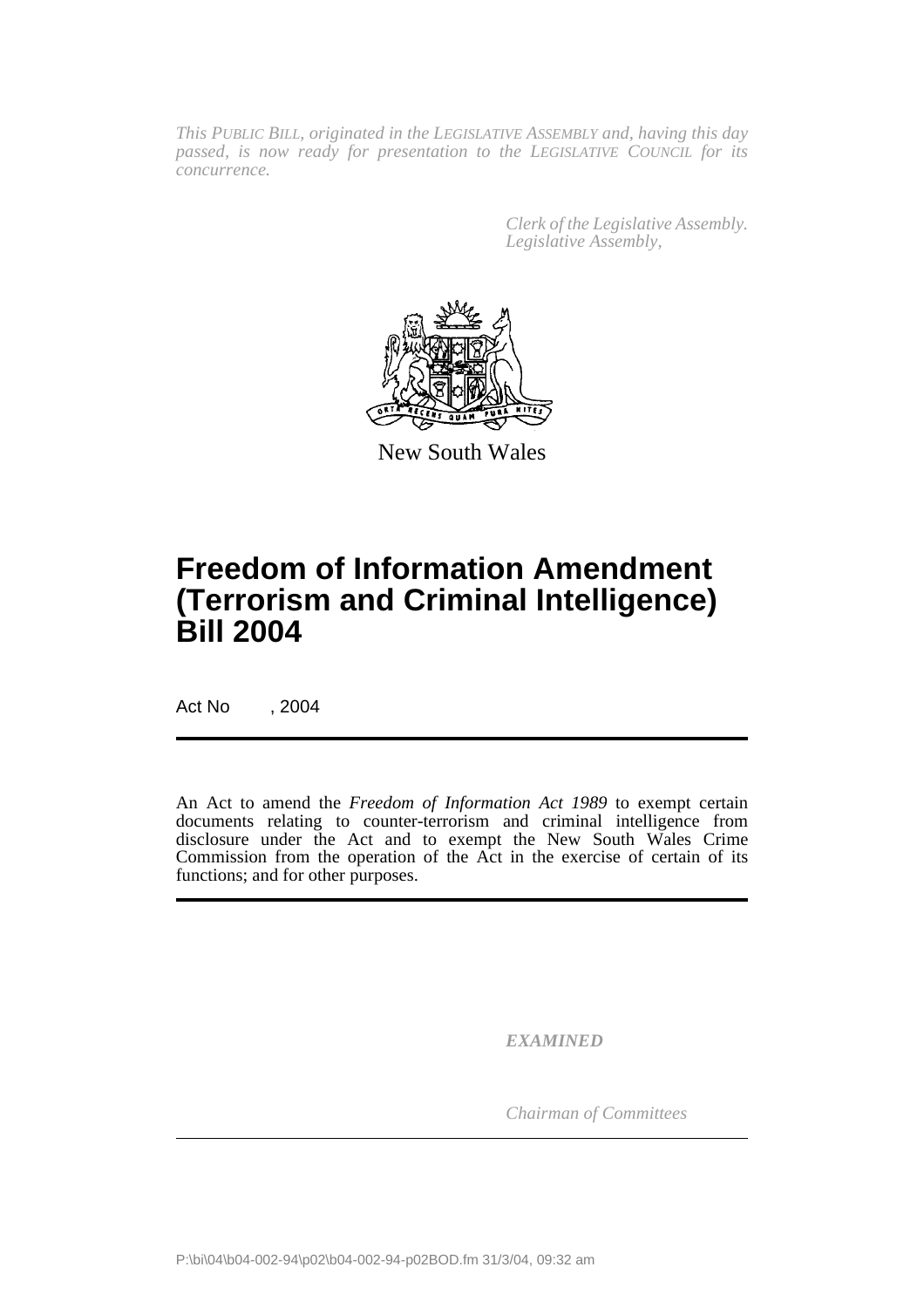## Freedom of Information Amendment (Terrorism and Criminal Intelligence) Clause 1 Bill 2004

<span id="page-3-2"></span><span id="page-3-1"></span><span id="page-3-0"></span>

| The Legislature of New South Wales enacts: |                                                                                                     |                     |  |
|--------------------------------------------|-----------------------------------------------------------------------------------------------------|---------------------|--|
| 1                                          | Name of Act                                                                                         | 2                   |  |
|                                            | This Act is the Freedom of Information Amendment (Terrorism and<br>Criminal Intelligence) Act 2004. | 3<br>$\overline{4}$ |  |
|                                            | <b>Commencement</b>                                                                                 | 5                   |  |
|                                            | This Act commences on a day or days to be appointed by<br>proclamation.                             | 6<br>7              |  |
| 3                                          | Amendment of Freedom of Information Act 1989 No 5                                                   | 8                   |  |
|                                            | The Freedom of Information Act 1989 is amended as set out in<br>Schedule 1.                         | 9<br>10             |  |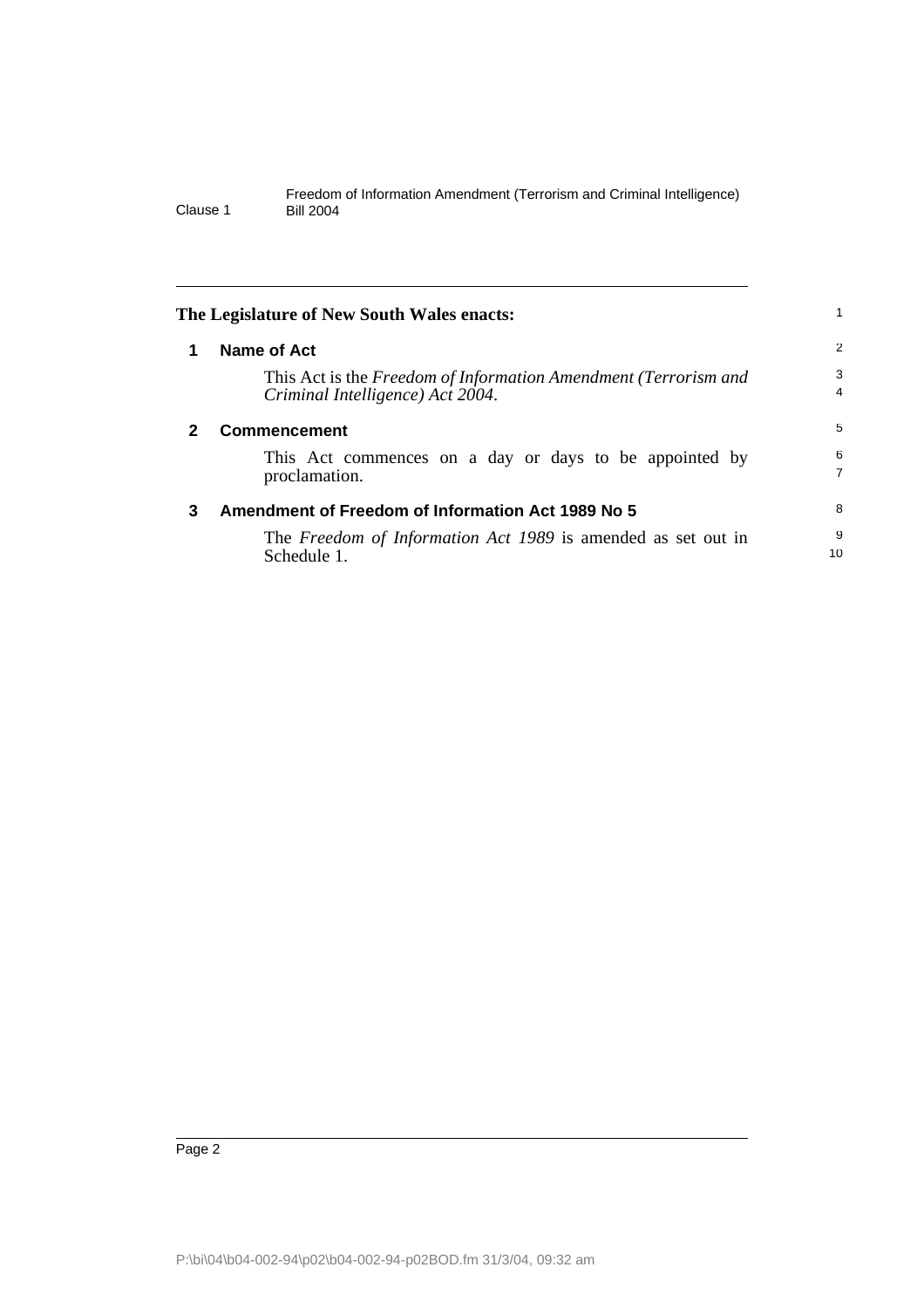Freedom of Information Amendment (Terrorism and Criminal Intelligence) Bill 2004

Amendments Schedule 1

<span id="page-4-0"></span>

| <b>Schedule 1 Amendments</b><br>(Section 3) |                                                      |                    |                                                                                                                                                                                                                                                                              |                            |  |  |
|---------------------------------------------|------------------------------------------------------|--------------------|------------------------------------------------------------------------------------------------------------------------------------------------------------------------------------------------------------------------------------------------------------------------------|----------------------------|--|--|
| [1]                                         |                                                      |                    | <b>Schedule 1 Exempt documents</b>                                                                                                                                                                                                                                           | 3                          |  |  |
|                                             |                                                      | clause $4(3)(a)$ . | Insert "former" before "Information and Intelligence Centre" in                                                                                                                                                                                                              | 4<br>5                     |  |  |
| [2]                                         |                                                      | <b>Schedule 1</b>  |                                                                                                                                                                                                                                                                              | 6                          |  |  |
|                                             |                                                      |                    | Insert "Counter Terrorist Co-ordination Command of NSW Police, the<br>former" before "Protective Security Group" in clause 4 (3) (b).                                                                                                                                        | 7<br>8                     |  |  |
| $[3]$                                       |                                                      | <b>Schedule 1</b>  |                                                                                                                                                                                                                                                                              | 9                          |  |  |
|                                             |                                                      |                    | Insert after clause $4(3)$ :                                                                                                                                                                                                                                                 | 10                         |  |  |
|                                             |                                                      | (3A)               | A document is an exempt document if it is a document that<br>has been created by the State Crime Command of NSW Police<br>in the exercise of its functions concerning the collection,<br>analysis or dissemination of intelligence.                                          | 11<br>12<br>13<br>14       |  |  |
|                                             |                                                      | (3B)               | A document is an exempt document if it is a document that<br>has been created by the Corrections Intelligence Group of the<br>Department of Corrective Services in the exercise of its<br>functions concerning the collection, analysis or dissemination<br>of intelligence. | 15<br>16<br>17<br>18<br>19 |  |  |
| [4]                                         | <b>Schedule 1</b>                                    |                    |                                                                                                                                                                                                                                                                              | 20                         |  |  |
|                                             | Insert after clause 4:                               |                    |                                                                                                                                                                                                                                                                              |                            |  |  |
|                                             | 4A<br>Documents affecting counter-terrorism measures |                    |                                                                                                                                                                                                                                                                              |                            |  |  |
|                                             |                                                      | (1)                | In this clause:                                                                                                                                                                                                                                                              | 23                         |  |  |
|                                             |                                                      |                    | <i>terrorist act</i> has the same meaning as in the <i>Terrorism</i> (Police<br>Powers) Act 2002.                                                                                                                                                                            | 24<br>25                   |  |  |
|                                             |                                                      | (2)                | A document is an exempt document if it contains matter the<br>disclosure of which could reasonably be expected:                                                                                                                                                              | 26<br>27                   |  |  |
|                                             |                                                      |                    | to facilitate the commission of a terrorist act, or<br>(a)                                                                                                                                                                                                                   | 28                         |  |  |
|                                             |                                                      |                    | (b)<br>to prejudice the prevention of, preparedness against,<br>response to, or recovery from, the commission of a<br>terrorist act.                                                                                                                                         | 29<br>30<br>31             |  |  |

Page 3